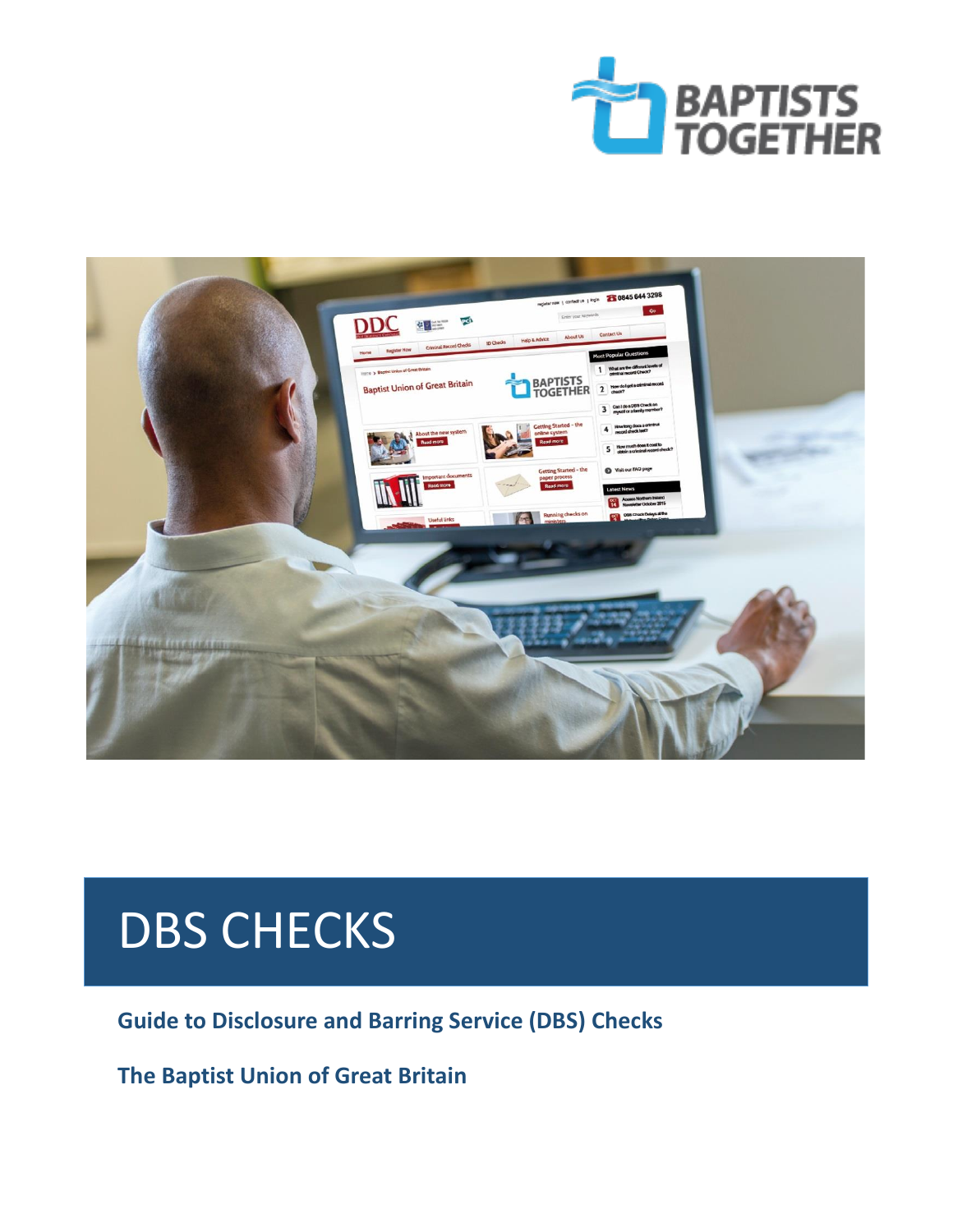# **Contents**

| 4.1 What type of checks are available and what are the eligibility criteria? |  |
|------------------------------------------------------------------------------|--|
|                                                                              |  |
|                                                                              |  |
|                                                                              |  |
|                                                                              |  |
|                                                                              |  |
|                                                                              |  |
|                                                                              |  |
|                                                                              |  |

**Please note: This guide contains information on DBS applications for voluntary workers and paid employees. It does not cover accredited Baptist ministers, whose checks are managed by your local association team.**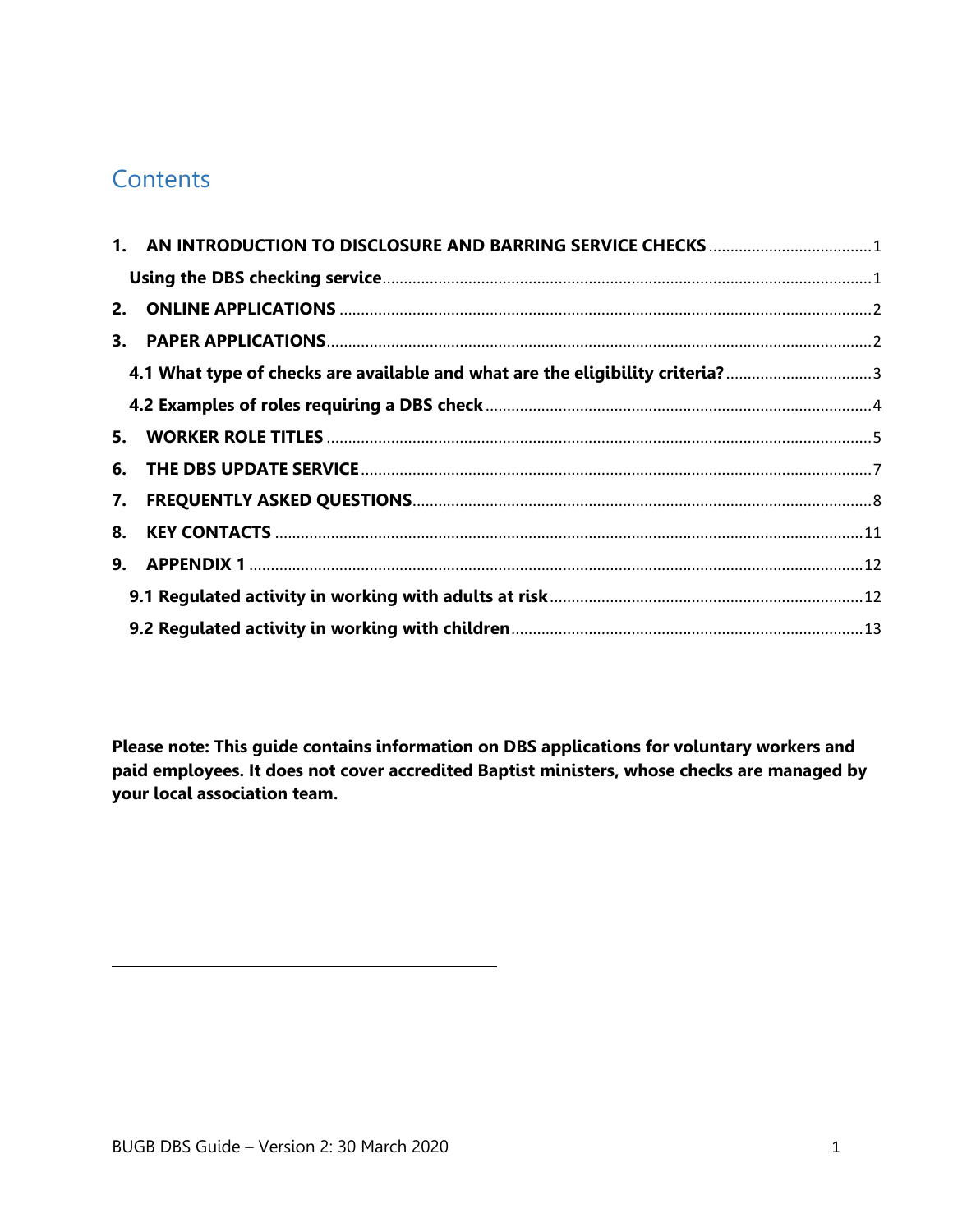# <span id="page-2-0"></span>**1. AN INTRODUCTION TO DISCLOSURE AND BARRING SERVICE CHECKS**

Welcome to the BUGB guide to DBS checks. DBS checking is a vital part of our safeguarding approach. This guide aims to give ministers, church leaders and DBS verifiers more information about the DBS checking process, and how it applies to paid and volunteer roles in church life.

The Disclosure and Barring Service (DBS) is a government agency which provides information about employees' and volunteers' criminal records history, so that employers are able to make safer recruitment decisions. The DBS check whether an individual has any criminal convictions, if they are barred from working with children or adults at risk and if the police hold any other relevant information about that person.

<span id="page-2-1"></span>The Baptist Union of Great Britain (BUGB) uses the umbrella agency Due Diligence Checking Ltd (DDC) to process DBS checks on our behalf. Checks are free of charge for voluntary workers and £40 for paid staff (the cost of the DBS fee). All the processing costs are met by BUGB. We would ask that verifiers please help to keep our costs down by not entering duplicate checks onto the DDC system, which BUGB are then charged twice to process.

## **Using the DBS checking service**

To use this service, churches can nominate a DBS verifier. We recommend that more than one verifier is appointed where possible to provide cover for holidays or ill health. Please refer to the FREQUENTLY ASKED QUESTIONS section (page 8) for information about how to register a church verifier.

DBS checks can be carried out using either an online or paper application process. We recommend that the online system is used wherever possible, as it is much quicker and easier than submitting a paper application.

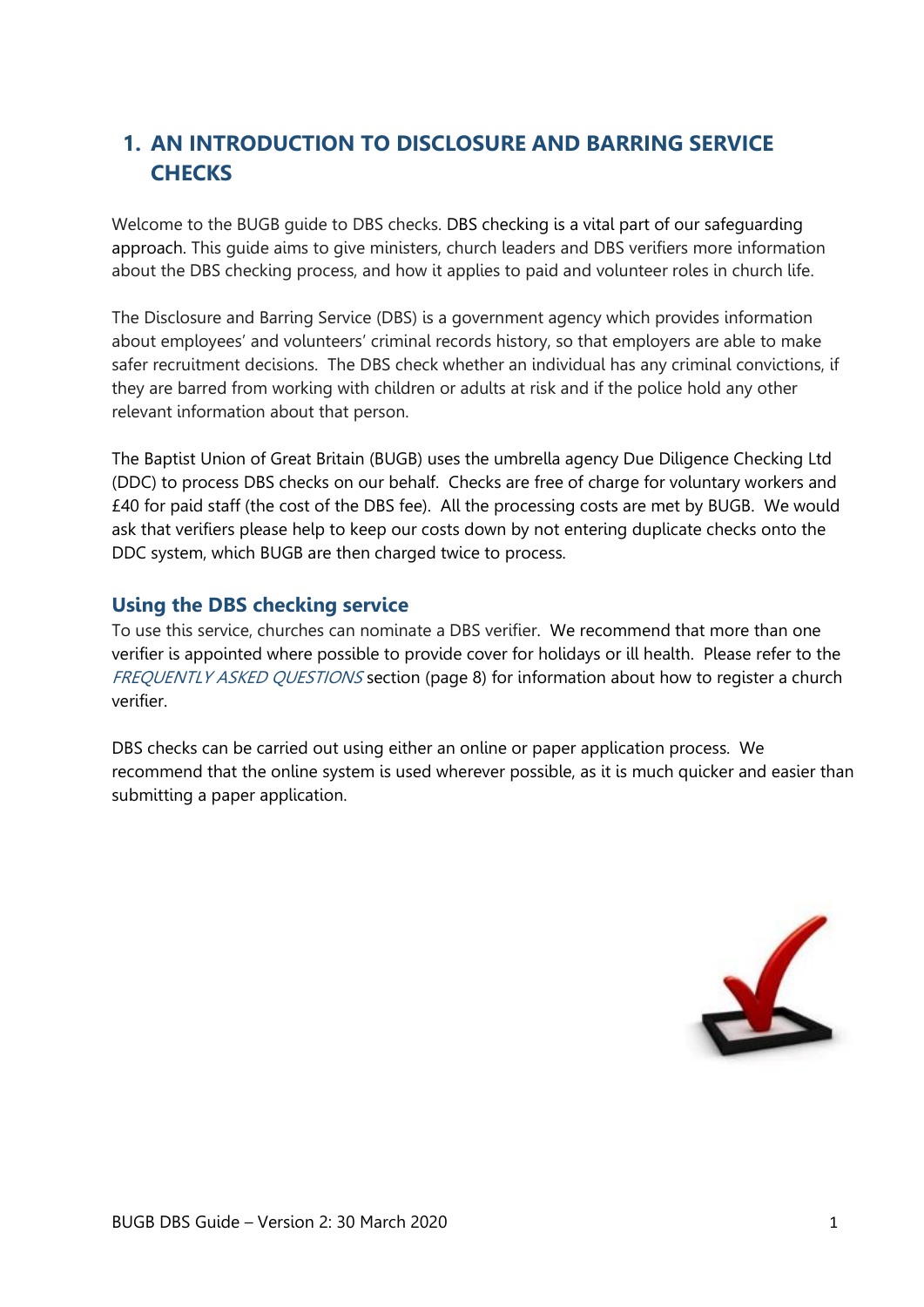# <span id="page-3-0"></span>**2. ONLINE APPLICATIONS**

The DDC online application system is extremely simple to use and the DDC support team is on hand to offer any support needed. There is also a step by step Quick Start Guide for verifiers on the DDC website [\(www.ddc.uk.net/baptists\)](http://www.ddc.uk.net/baptists).

To access the online system a verifier needs to have their individual password and login information, which is provided by DDC. The system is easy to use, with a helpful drop down list of worker role titles included – please see the *WORKER ROLE TITLES* section (page 5) in this quide for help with which role to select.

The online system also has a fast turnaround time, as DDC sends applications on to the DBS within two working days of receipt. On average it takes two weeks for the DBS to process the disclosure, but please bear in mind that it can take a lot longer and, wherever possible, don't leave checks until the last minute.

<span id="page-3-1"></span>Online applicants have the option of signing up to the DBS Update Service, which allows employers to check the status of a certificate online. The Update Service is free of charge for volunteers and £13 per annum for paid staff. We strongly recommend that volunteers sign up to the Update Service wherever possible – it costs nothing and will save everyone time in the long run. More details can be found in Section 6 of this guide.

## **3. PAPER APPLICATIONS**

If verifiers are not able to use the online application system, an alternative paper process is available. A Quick Start Guide for verifiers can be found on the DDC website [\(www.ddc.uk.net/baptists\)](http://www.ddc.uk.net/baptists). Paper packs can be requested from the DDC support team on 01162 603055 or by emailing [contact@ddc.uk.net.](mailto:contact@ddc.uk.net)

Please note: If an applicant gives a verifier a paper application and the verifier then puts it onto the online application system on their behalf, the verifier must have the applicant's written consent to do so.

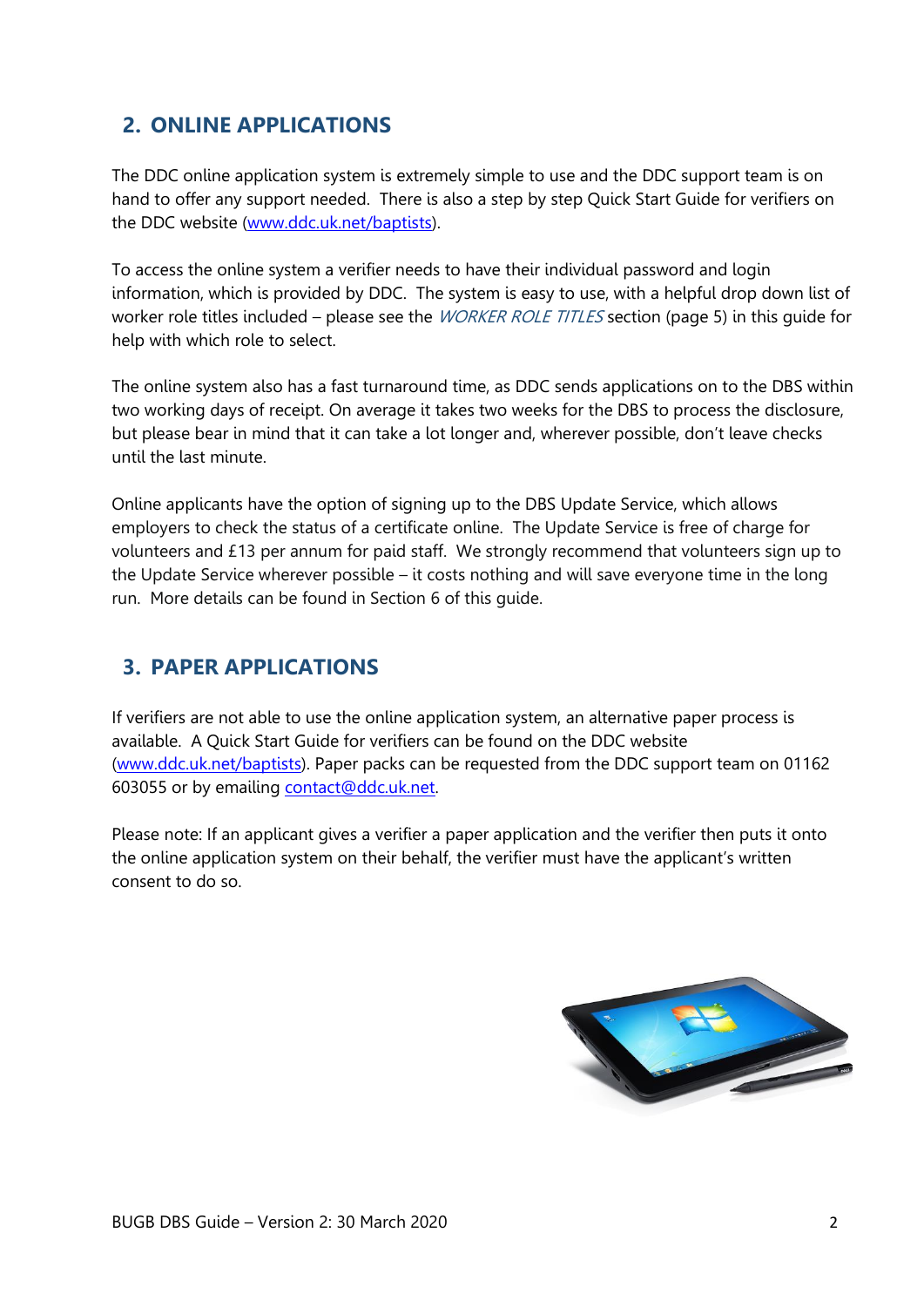## **4. ELIGIBILITY FOR DBS CHECKS**

Workers who have specific roles or duties with children or adults at risk may be eligible for a DBS check. This covers both paid workers and volunteers.

#### A child is defined as anyone under the age of 18.

<span id="page-4-0"></span>An adult at risk is defined as anyone aged 18 or over who, due to disability, mental function, age, illness or traumatic circumstances, may not be able to take care of or protect themselves against the risk of significant harm, abuse, bullying, harassment, mistreatment or exploitation.

## **4.1 What type of checks are available and what are the eligibility criteria?**

There are two types of DBS check which are relevant for church workers and volunteers:

#### **1) Enhanced DBS check – including the barred list check**

The Enhanced DBS check with the barred list check is only applicable to those working with children or adults at risk in a specified role, who are working in what is known as regulated activity (see APPENDIX 1, page 12, for definitions). Day to day management or regular supervision of a person who is working in regulated activity, is also regulated activity.

There are a number of roles within the church setting which would require this level of DBS check. For those working with children, there are specific frequency requirements\* which must be met for particular activities to be deemed as regulated activity. Those working with children must also be unsupervised\*\* in order to be eligible for this level of check. For example, a youth worker volunteering on a weekly basis in a team without a designated 'leader', or without a 'leader' supervising the worker at all times.

#### **2) Enhanced DBS check – excluding the barred list check**

The Enhanced DBS check without the barred list check is available to those working closely with children or adults at risk in a specific role, but who do not meet the current definition of regulated activity, but would have met the previous definition of regulated activity before changes in 2012 (see *APPENDIX 1*, page 12, for definitions). For example, children's workers who are continuously supervised in their work, or who do not meet the DBS frequency requirements\* to be eligible for a barred list check, such as workers on a monthly rota.

Enhanced checks without the barred list check should also be carried out for church trustees (who may be known as Deacons) and the Designated Person for Safeguarding (DPS). Although they might not directly work with vulnerable people, they have been placed in an important position of trust.

#### \*once a week or four or more times in a 30 day period

\*\*Unsupervised in this context means not being under continuous supervision from a designated supervisor who is DBS checked.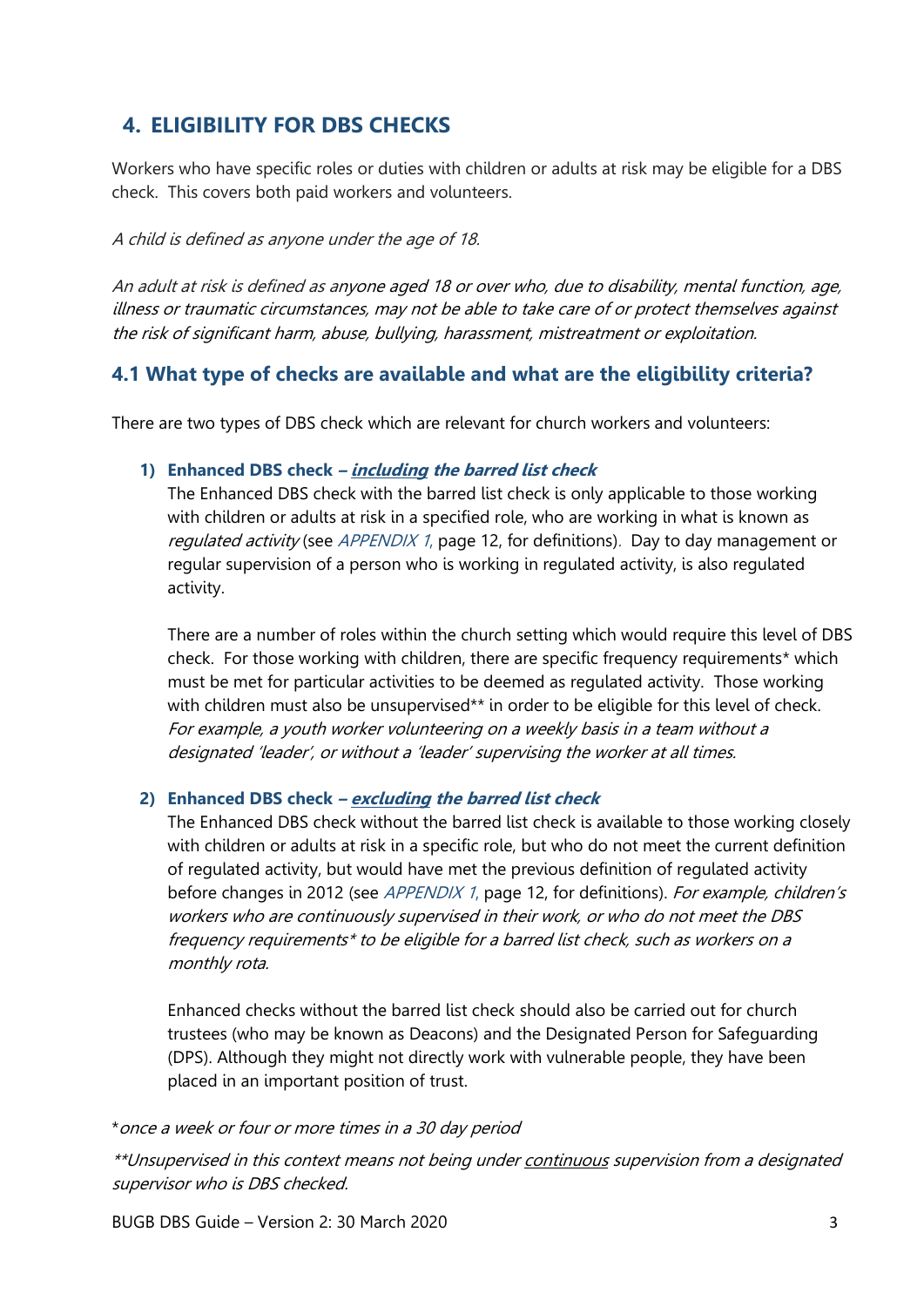## <span id="page-5-0"></span>**4.2 Examples of roles requiring a DBS check**

| <b>DBS Check Usually Required</b>                                                                                                                | <b>DBS Check Not</b>                                                                                                                                                                                 |                                                                                                  |
|--------------------------------------------------------------------------------------------------------------------------------------------------|------------------------------------------------------------------------------------------------------------------------------------------------------------------------------------------------------|--------------------------------------------------------------------------------------------------|
| Roles eligible for a DBS check<br>including<br>the barred list check                                                                             | Roles eligible for a DBS check<br>excluding<br>the barred list check                                                                                                                                 | Required                                                                                         |
| Children's worker who is<br>unsupervised and whose role<br>involves working frequently* or<br>overnight                                          | Children's worker who is<br>constantly supervised                                                                                                                                                    | Caretaker<br>(unless in a<br>'specified place' -<br>see APPENDIX 1 for<br>details)               |
| Supervisor of a person working in<br>regulated activity<br>(see APPENDIX 1 for details)                                                          | Children's worker who does not<br>meet the DBS frequency criteria*<br>(for example, works on a rota)                                                                                                 | Gardener / flower<br>arranger                                                                    |
| Adults at risk worker who does the<br>shopping, helps with the bills or<br>provides assistance with eating,<br>drinking or going to the toilet** | Adults at risk worker who works<br>closely with adults at risk, but is<br>not doing the shopping, helping<br>with the bills or providing<br>physical assistance (for example, a<br>pastoral visitor) | Tea & coffee maker<br>or lunch host                                                              |
|                                                                                                                                                  | Trustee                                                                                                                                                                                              | Foodbank worker<br>(unless regulated<br>activity is involved -<br>see Appendix 1 for<br>details) |
|                                                                                                                                                  | Designated Person for<br>Safeguarding                                                                                                                                                                | <b>DBS Verifier</b>                                                                              |
|                                                                                                                                                  |                                                                                                                                                                                                      | Office worker                                                                                    |
|                                                                                                                                                  |                                                                                                                                                                                                      | Church welcoming<br>team / stewards /<br>servers                                                 |
|                                                                                                                                                  |                                                                                                                                                                                                      | Nationally<br><b>Recognised Preacher</b>                                                         |

Please bear in mind that the examples given are not an exhaustive list and whether or not someone needs a DBS check will depend on what activities they carry out within their role. For more information about eligibility for a DBS check, please contact DDC.

\*once a week or four or more times in a 30 day period

\*\*Please note that such activities are only eligible for a DBS check if they are being done on behalf of the church. Personal arrangements do not qualify for a DBS check.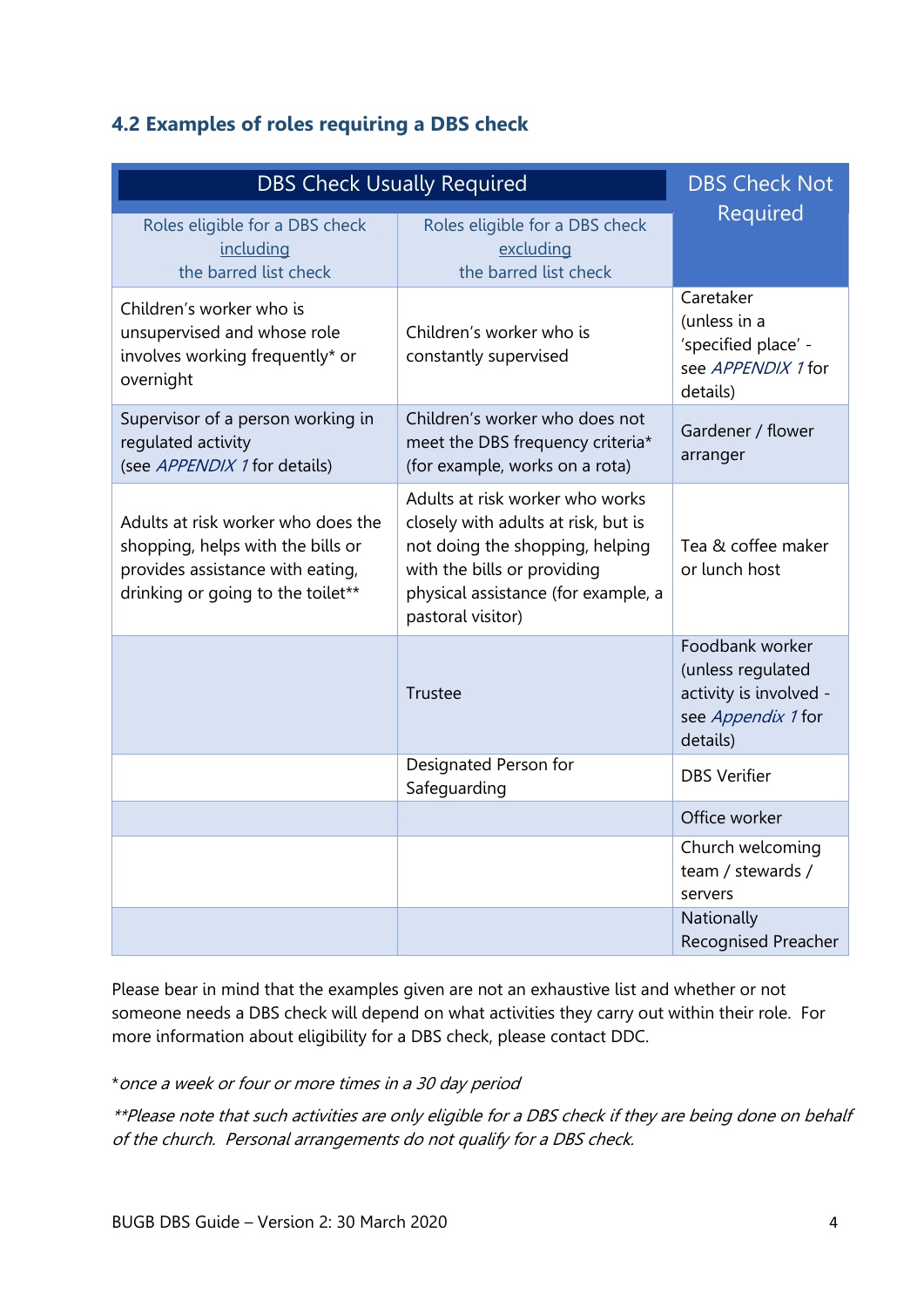# <span id="page-6-0"></span>**5. WORKER ROLE TITLES**

When using the online application system, verifiers will be prompted to select from a dropdown list of role titles. Please use the tables below to make sure the appropriate job title has been selected. For information about what constitutes regulated activity, please see APPENDIX 1 (page 12).



Please note: 'PAID' refers to a paid worker. 'VOL' refers to a voluntary worker.

| Those working with adults at risk                |                                                                                              |  |  |  |
|--------------------------------------------------|----------------------------------------------------------------------------------------------|--|--|--|
| Adults at risk worker with barred list (PAID)    | The worker must meet the criteria for working in<br>regulated activity, such as helping with |  |  |  |
| Adults at risk worker with barred list (VOL)     | shopping or assisting with personal tasks.                                                   |  |  |  |
| Adults at risk worker without barred list (PAID) | The worker does not meet the criteria for<br>regulated activity, but is closely working with |  |  |  |
| Adults at risk worker without barred list (VOL)  | adults at risk as part of a specific role.                                                   |  |  |  |

| Those working with children and young people         |                                                                                                    |  |  |  |
|------------------------------------------------------|----------------------------------------------------------------------------------------------------|--|--|--|
| Children and youth worker with barred list (PAID)    | The worker must meet the criteria for working in<br>regulated activity, such as working frequently |  |  |  |
| Children and youth worker with barred list (VOL)     | with children / youth in an unsupervised<br>capacity.                                              |  |  |  |
| Children and youth worker without barred list (PAID) | The worker would otherwise meet the criteria<br>for working in regulated activity, but is          |  |  |  |
| Children and youth worker without barred list (VOL)  | supervised at all times, and/or working<br>infrequently with children / youth.                     |  |  |  |

| Those working with children, young people and adults at risk                                                              |                                                                                                                  |  |  |  |
|---------------------------------------------------------------------------------------------------------------------------|------------------------------------------------------------------------------------------------------------------|--|--|--|
| Children youth and adults worker with barred list<br>(PAID)<br>Children youth and adults worker with barred list<br>(VOL) | The worker must meet the criteria for working in<br>regulated activity with both children and adults<br>at risk. |  |  |  |
| Children youth and adults worker without barred list                                                                      | The worker does not meet the criteria for                                                                        |  |  |  |
| (PAID)                                                                                                                    | regulated activity, but is closely working with                                                                  |  |  |  |
| Children youth and adults worker without barred list                                                                      | children and adults at risk as part of a specific                                                                |  |  |  |
| (VOL)                                                                                                                     | role/s.                                                                                                          |  |  |  |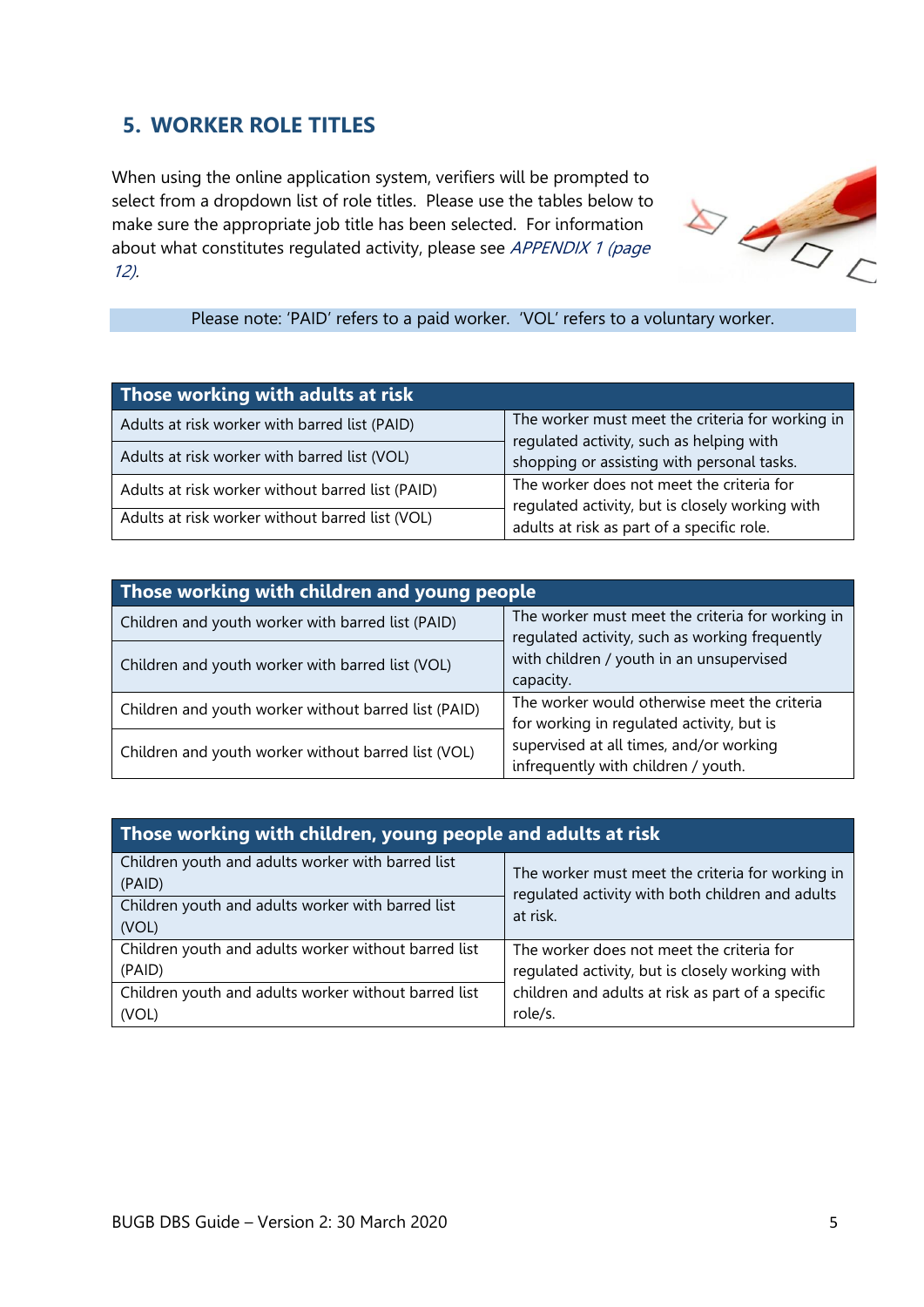| Ministerial Applicant / Minister In Training<br>NOT TO BE REQUESTED BY CHURCH VERIFIERS                                                                               | Checks for Ministerial Applicants / Ministers In<br>Training can only be carried out by a local<br>association or college verifier.                                                                                                                                                                                                      |  |
|-----------------------------------------------------------------------------------------------------------------------------------------------------------------------|------------------------------------------------------------------------------------------------------------------------------------------------------------------------------------------------------------------------------------------------------------------------------------------------------------------------------------------|--|
| Minister - Regionally Recognised (PAID)<br>NOT TO BE REQUESTED BY CHURCH VERIFIER<br>Minister - Regionally Recognised (VOL)<br>NOT TO BE REQUESTED BY CHURCH VERIFIER | Checks for Regionally Recognised Ministers can<br>only be carried out by a local association<br>verifier.                                                                                                                                                                                                                                |  |
| Minister - Unaccredited (PAID)<br>PLEASE CHECK ACCREDITATION STATUS<br>Minister - Unaccredited (VOL)<br>PLEASE CHECK ACCREDITATION STATUS                             | Checks for Unaccredited Ministers can be<br>carried out by church verifiers, but they should<br>check that the minister is unaccredited before<br>doing so.                                                                                                                                                                              |  |
| Minister/Church Worker - Accredited<br>NOT TO BE REQUESTED BY CHURCH VERIFIER                                                                                         | Checks for Accredited Ministers (such as Pastors,<br>Evangelists and Youth Specialists) or Accredited<br>Church Workers (such as Children and Family<br>Workers, Youth Workers, Parish Nurses, Church<br>Community Workers and Nationally Recognised<br>Pastors) must only be carried out by a local<br>association or college verifier. |  |
| Retired Minister (volunteer)                                                                                                                                          | For a retired accredited Baptist Minister who is<br>working in your church in a non-ministerial<br>role (i.e. is not your church moderator or<br>carrying out any ministerial duties) *                                                                                                                                                  |  |
| Trustee                                                                                                                                                               | Church trustees are eligible for an enhanced<br>check without the barred list check                                                                                                                                                                                                                                                      |  |
| Designated Person for Safeguarding (DPS)                                                                                                                              | Checks for those people identified in the Church<br>Safeguarding Policy as the Designated Person<br>for Safeguarding or Safeguarding Officer                                                                                                                                                                                             |  |

\*If you have a retired accredited Baptist Minister who takes on a ministerial role in your church e.g. as Moderator or as an interim minister during interregnum, they must be DBS checked by your

If you are unsure about which category to use for a specific role, please contact DDC on 01162 603055 or by emailing [contact@ddc.uk.](mailto:contact@ddc.uk)net. Their support team will be happy to help.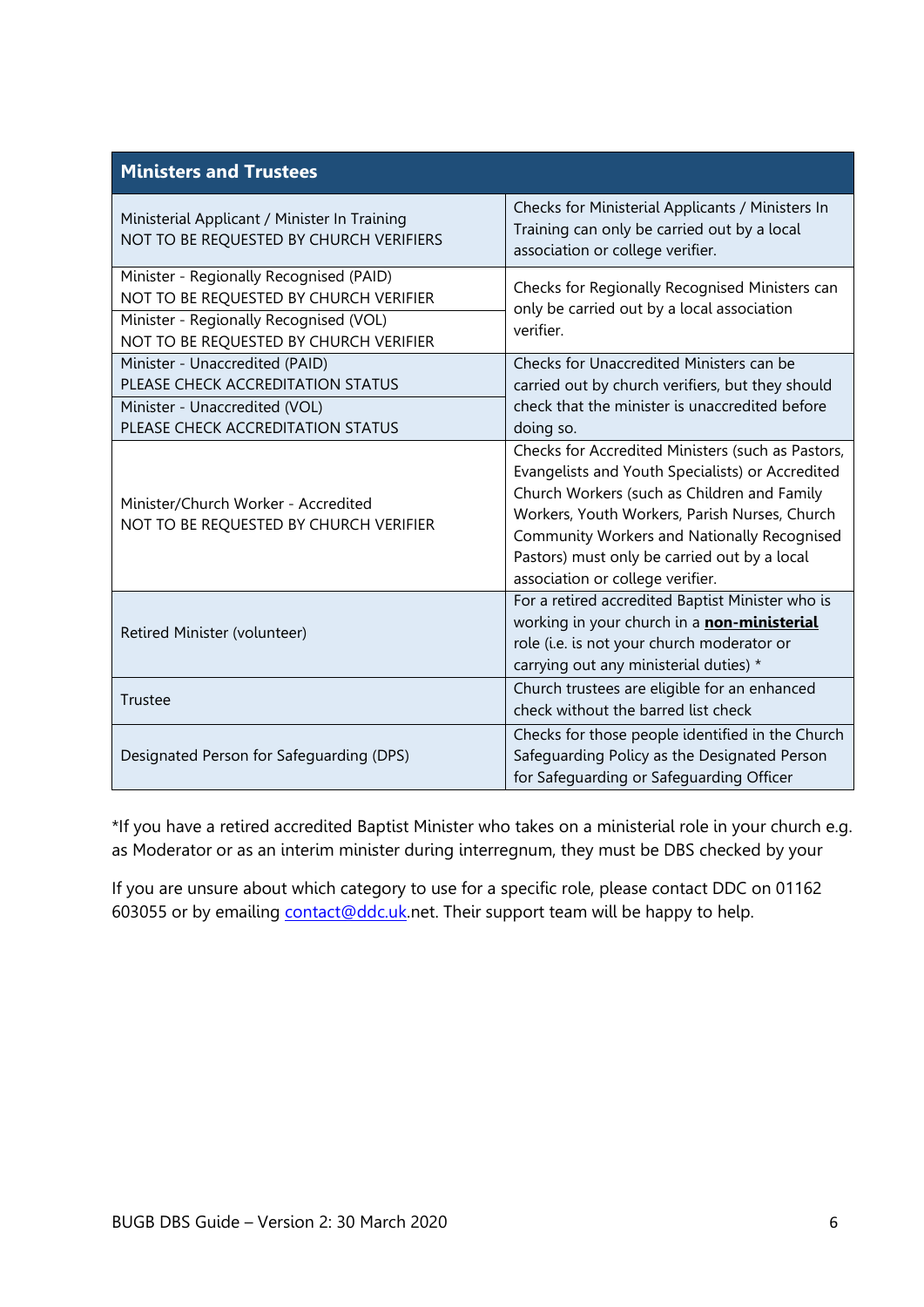## <span id="page-8-0"></span>**6. THE DBS UPDATE SERVICE**

The DBS Update Service allows applicants to keep their DBS certificates up to date, and potentially allows employers to check the status of a certificate online without carrying out a new DBS check. It is free of charge for volunteers and £13 per annum for paid staff. We strongly recommend that volunteers sign up to the Update Service wherever possible – it costs nothing and is quick and easy to do.

#### **Please note that the Update Service is not suitable for use by ministers.**

#### **What is 'portability'?**

Portability allows applicants to take their DBS check with them when they move to a new role or job where the same type and level of check is required. This means that individuals who do similar work for a number of different organisations don't need to complete separate DBS checks for each one. It also means that individuals won't have to apply for a new DBS check when the certificate for an existing role expires, unless new information has been added to their certificate since their last check

Please Note: DBS Certificates are only portable when an applicant joins the Update Service.

#### **How do applicants join the Update Service?**

If applicants wish to subscribe to the Update Service, they will need to apply for an initial DBS check in the normal way. Once the certificate has been issued they then have 30 days in which to sign up online. It is quick and easy to do and is free of charge for volunteers. If you're a verifier, please encourage your applicants to sign up – it will save you both time when it comes to carrying out a recheck. Further information can be found on the DBS website, where applicants can also register for the service.

Please Note: Applicants must sign up to the Update Service within 30 days of their DBS certificate being issued, or they will have to complete a new DBS check in order to do so.

#### **What if applicants have joined the Update Service through another organisation?**

If applicants have joined the Update Service via another organisation, their existing certificate may be accepted, provided their application is for work with the same group (ie children, adults at risk, or both) and is of the same level. However, verifiers should carry out an identity check in addition to viewing the applicant's original certificate, checking the same documents as required for a DBS check. Any blemished certificates will need to be risk assessed by the BUGB National Safeguarding Team in the normal way (please see the FREQUENTLY ASKED QUESTIONS section, page 8).

#### **How are applicants checked?**

Verifiers can carry out a free, instant status check to see if any new information has been added to the applicant's record since the certificate was last issued. If the status check reveals no new information, a new certificate is not needed. Verifiers can carry out status checks as frequently as their church wishes (a minimum of once every five years), as long as they have the applicant's written permission to do so.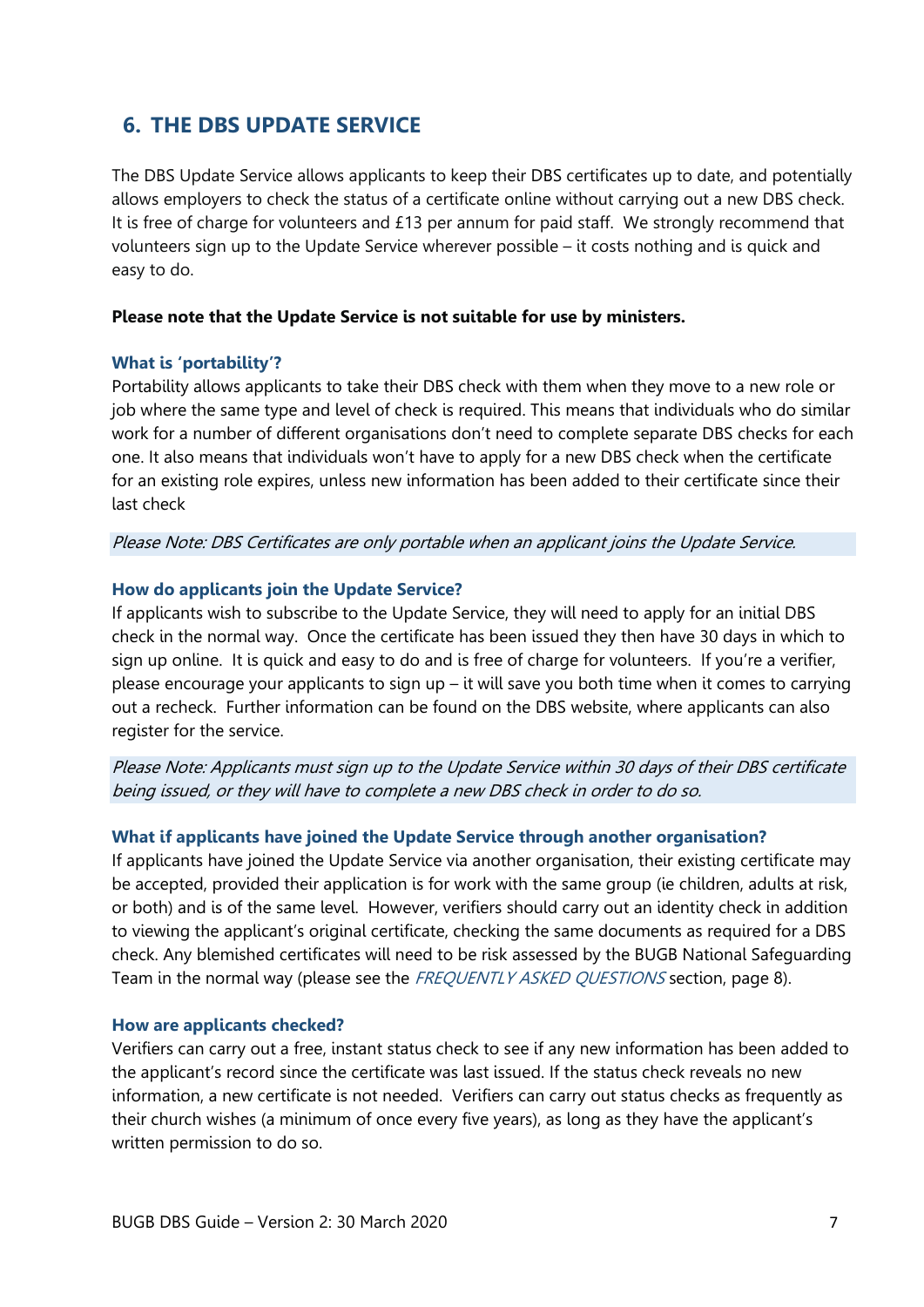#### **What record keeping is necessary for the Update Service?**

<span id="page-9-0"></span>Please see the FREQUENTLY ASKED QUESTIONS section (page 8) for details of the information we recommend that verifiers record. There is also a template Update Service Recording Form, which can be found in Appendix 2 of this guide.

## **7. FREQUENTLY ASKED QUESTIONS**

#### **How do we order new paper application packs?**

We recommend that the online system is used wherever possible, as the process is much quicker and easier. Verifiers can request paper application packs by calling one of the DDC team on 0845 644 3298 or emailing [contact@ddc.uk.net](mailto:contact@ddc.uk.net) stating their name, the church name, their address and the number of packs required. DDC normally post out 5 packs in each envelope.

#### **Is there a minimum age for a DBS check?**

Yes, only individuals aged 16 years and over can be subject to a DBS check.

#### **Can a joint DBS check for children and adults at risk be applied for?**

Yes, a DBS check can be completed for someone working with children, adults at risk or both groups.

#### **How frequently should we carry out a DBS recheck?**

The Baptist Union of Great Britain's recommended timeframe for carrying out a DBS recheck is once every five years. If the individual has signed up to the Update Service (see Section 6) then a quick online status check can be carried out in place of a full DBS recheck. Unless the status check reveals that new information has been added to the individual's DBS certificate, a full DBS recheck will not be needed.

#### **How are DBS verifiers appointed?**

If your church would like to register a DBS verifier, their name and contact details should be sent to our BUGB database administrator using the form available on the BUGB website [\(www.baptist.org.uk/safeguarding/verifierchangeform\)](http://www.baptist.org.uk/safeguarding/verifierchangeform). BUGB will inform DDC so they can issue login information. Please do not contact DDC directly to set up a new verifier.

#### **The church verifier contact details have changed – who needs to be told?**

Please complete the Verifier Changes Form and email it to us at [churchupdate@baptist.org.uk](mailto:churchupdate@baptist.org.uk) and we will make sure that our database of verifiers is updated and that DDC is informed.

#### **Our church verifier is stepping down – who needs to be told?**

The verifier is a crucial role in the life of your church and we do hope that it has been a rewarding experience. If one of your verifiers is stepping down, please complete our verifier's update form (available on our website). If you are able to give details of the person taking over, that would be a great help. This will need to be verified by your minister or church secretary.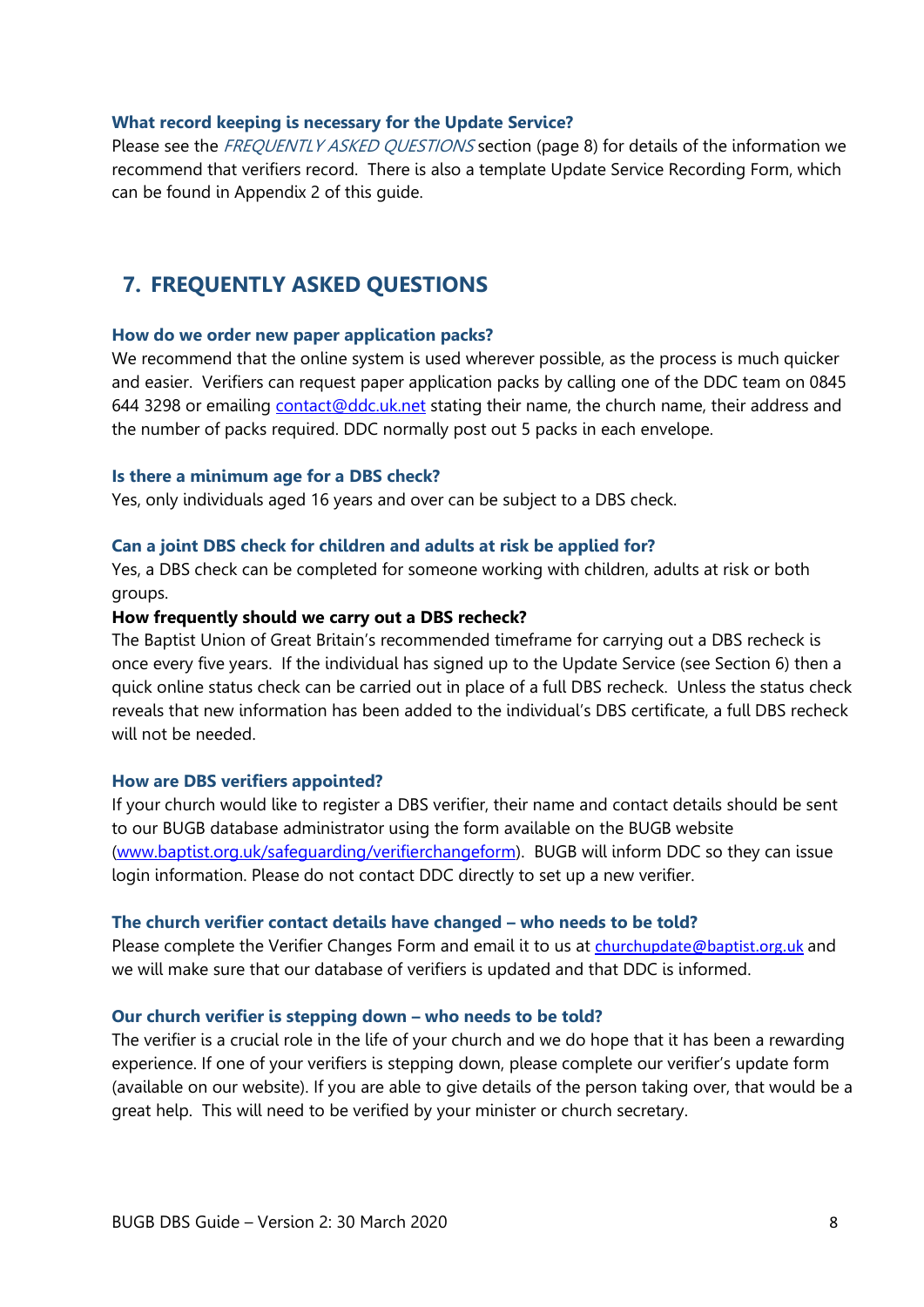#### **Can a verifier process a family member's application?**

No, a verifier is not permitted to process a family member's DBS application. This includes immediate family members as well as those related by marriage. In this situation, either another church member can become a verifier or a verifier based at another local Baptist church can process the DBS application. Please contact the BUGB National Safeguarding Team for further advice.



#### **How does a verifier know when a disclosure has been issued?**

When a Disclosure is issued, the applicant is always sent a paper copy to their home address directly from the DBS. If the verifier has an email address, DDC will notify them via email. Alternatively, the verifier can call the DDC team who will tell them if it has been issued and the issue number and date.

If the verifier has access to their online Client Area they can also check this to confirm the certificate status, which can be found in the 'Manage Applications' section. They can also get sight of the Disclosure directly from the applicant. Providing that the certificate is clear, the applicant can start working in the role.

#### **What should the verifier do if an applicant's check is blemished?**

If a DBS check comes back with a blemished disclosure, the applicant will be asked to send their original certificate and a photocopy to DDC, and will be given the opportunity to disclose any information they feel is relevant to their application. The original certificate will be returned to the applicant within two working days.

DDC will pass this information on to the BUGB National Safeguarding Team so that a risk assessment can be undertaken. Please note that a blemished disclosure will not necessarily prevent someone from working with children or adults at risk. Risk assessments are taken very seriously and the outcome will be carefully considered, based on the nature of the offence and the role the applicant is looking to undertake.

If an applicant is cleared to work in a role, the verifier will receive the usual email from DDC with the certificate issue number and date (if they do not have an email address, they can call DDC instead). If an applicant is deemed unsuitable to work in a role, or should work within particular conditions, the verifier DPS or minister will receive a specific notification from the BUGB National Safeguarding Team containing the relevant information. Applicants should not start working in their role before the verifier receives such notification.

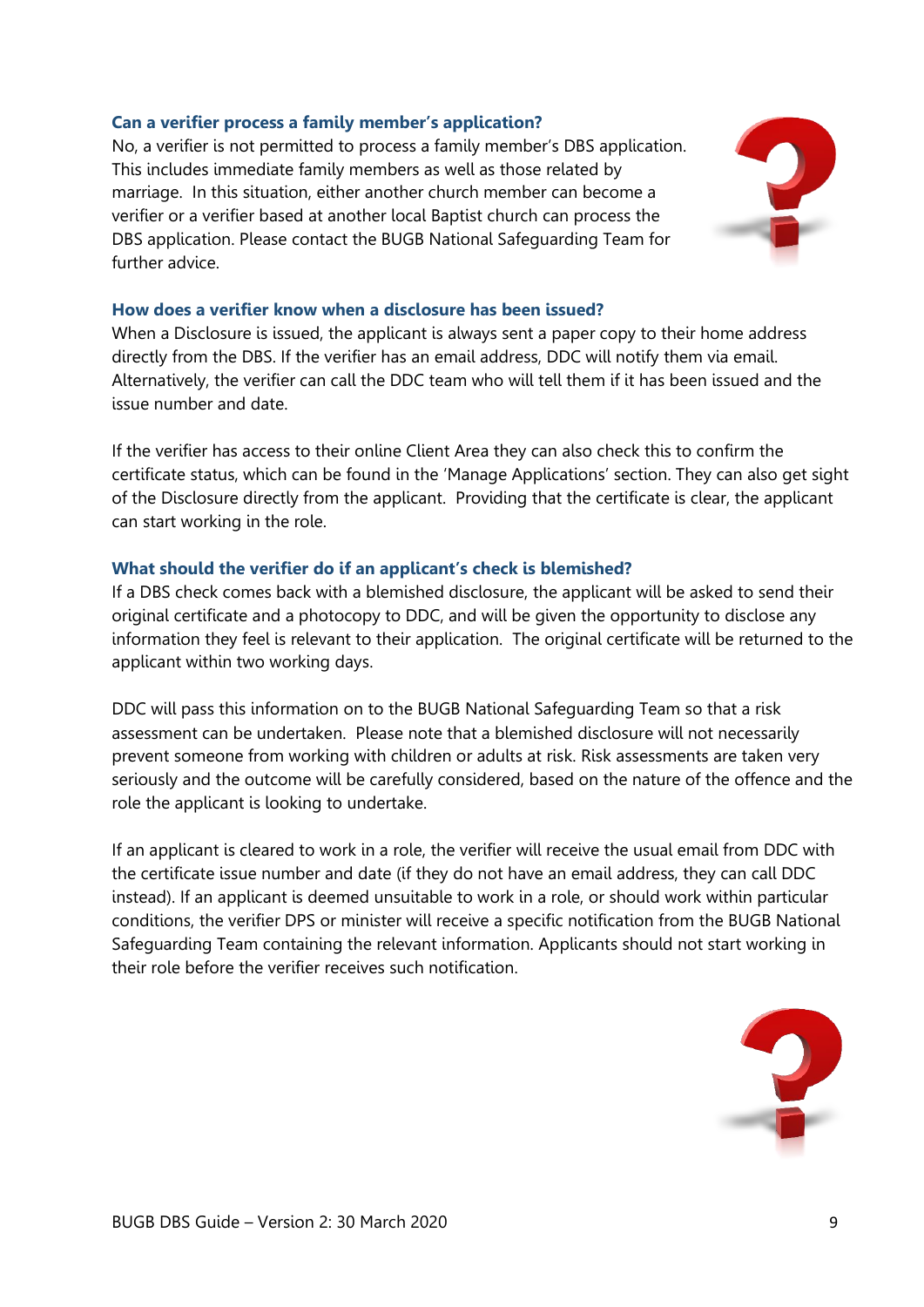#### **What record keeping is necessary?**

Please Note: This applies to paper applications as well as those completed online and checks accepted via the Update Service.

- We would recommend that verifiers keep a record of the following information: Applicant's written consent for a DBS check to be carried out
- Applicant's name
- Applicant's date of birth (necessary to carry out the online status check)
- Position applied for
- Certificate number (necessary to carry out the online status check)
- Type of certificate issued (standard / enhanced and whether for children / adults / both)
- Date the certificate was issued
- Date the certificate was viewed by the verifier
- List of any identity documents checked, where necessary
- Details of the recruitment decision made, ie whether cleared (including any conditions) / not cleared to work in the role
- For Update Service checks, (see recording form template, Appendix 2):
	- o Applicant's written consent for status checks to be carried out (verifiers can gain ongoing consent rather than having to ask for permission each time)
	- o Date of any status checks carried out

Verifiers should not keep photocopies of DBS certificates and do not need to keep DDC clearance emails, as the above records will suffice.

Verifiers should make sure that all records are kept securely and can only be accessed by those whose role permits them to do so. Applicants should be made aware of what records are being kept, for what purpose and how the information is being stored.

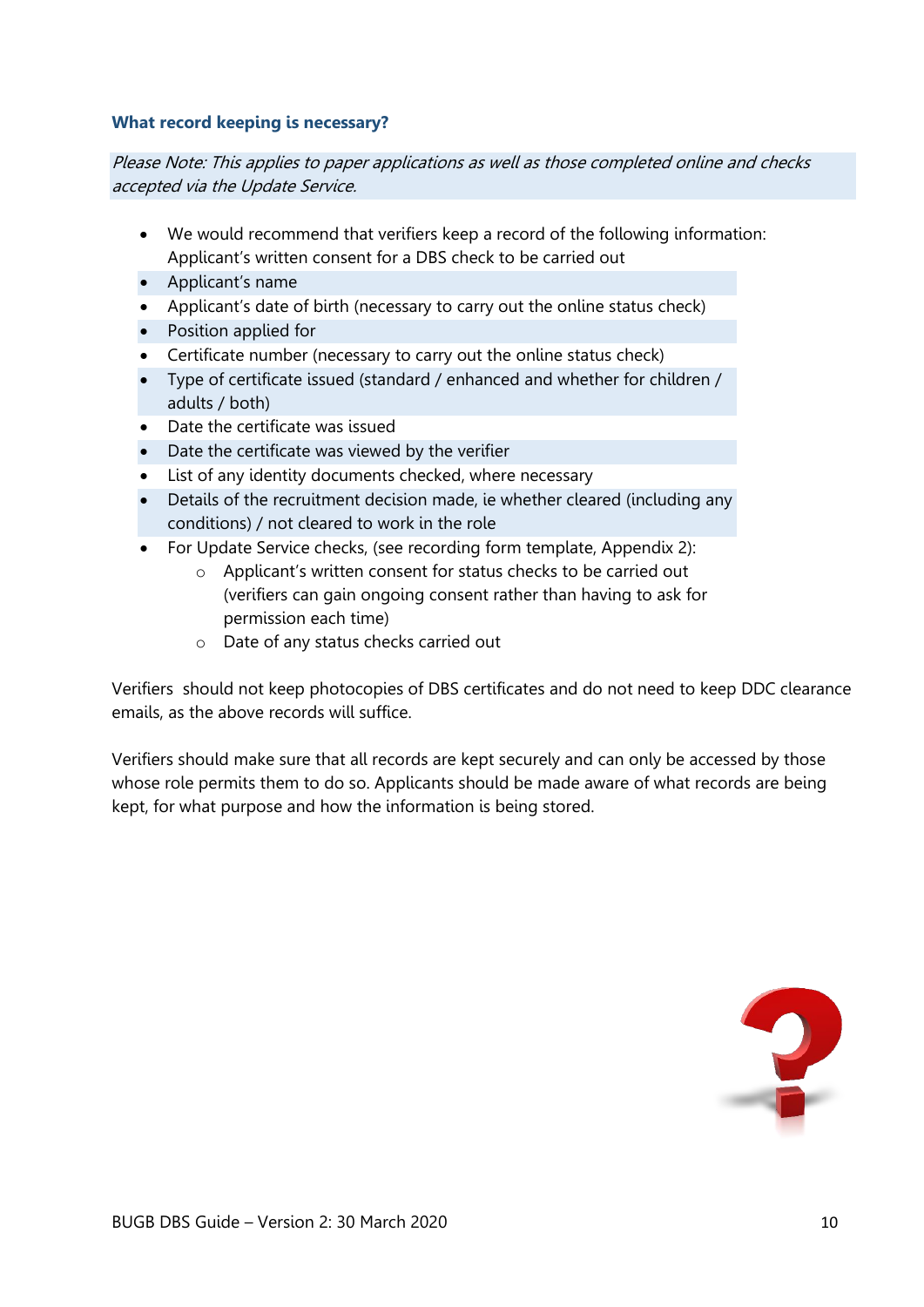## <span id="page-12-0"></span>**8. KEY CONTACTS**

#### **DDC – Due Diligence Checking**

DDC are the umbrella body processing DBS checks on behalf of the BUGB.

Telephone: 01162 603055 Email: [contact@ddc.uk.net](mailto:contact@ddc.uk.net) Address: Due Diligence Checking Ltd Meltongate House 1282a Melton Road Syston Leicester LE7 2HD Website: [http://www.ddc.uk.net](http://www.ddc.uk.net/)

#### **Disclosure & Barring Service (DBS)**

Telephone: 03000 200 190 Email address: [customerservices@dbs.gov.uk](mailto:customerservices@dbs.gov.uk) Website: [www.gov.uk/government/organisations/disclosure-and-barring-service](http://www.gov.uk/government/organisations/disclosure-and-barring-service)

#### **BUGB National Safeguarding team**

Telephone: 01235 517700 Email address: safeguarding@baptist.org.uk Website: [www.baptist.org.uk/safeguarding](http://www.baptist.org.uk/safeguarding)

#### **BUGB Local Association Safeguarding Contacts**

[www.baptist.org.uk/safeguardingcontacts](http://www.baptist.org.uk/safeguardingcontacts)

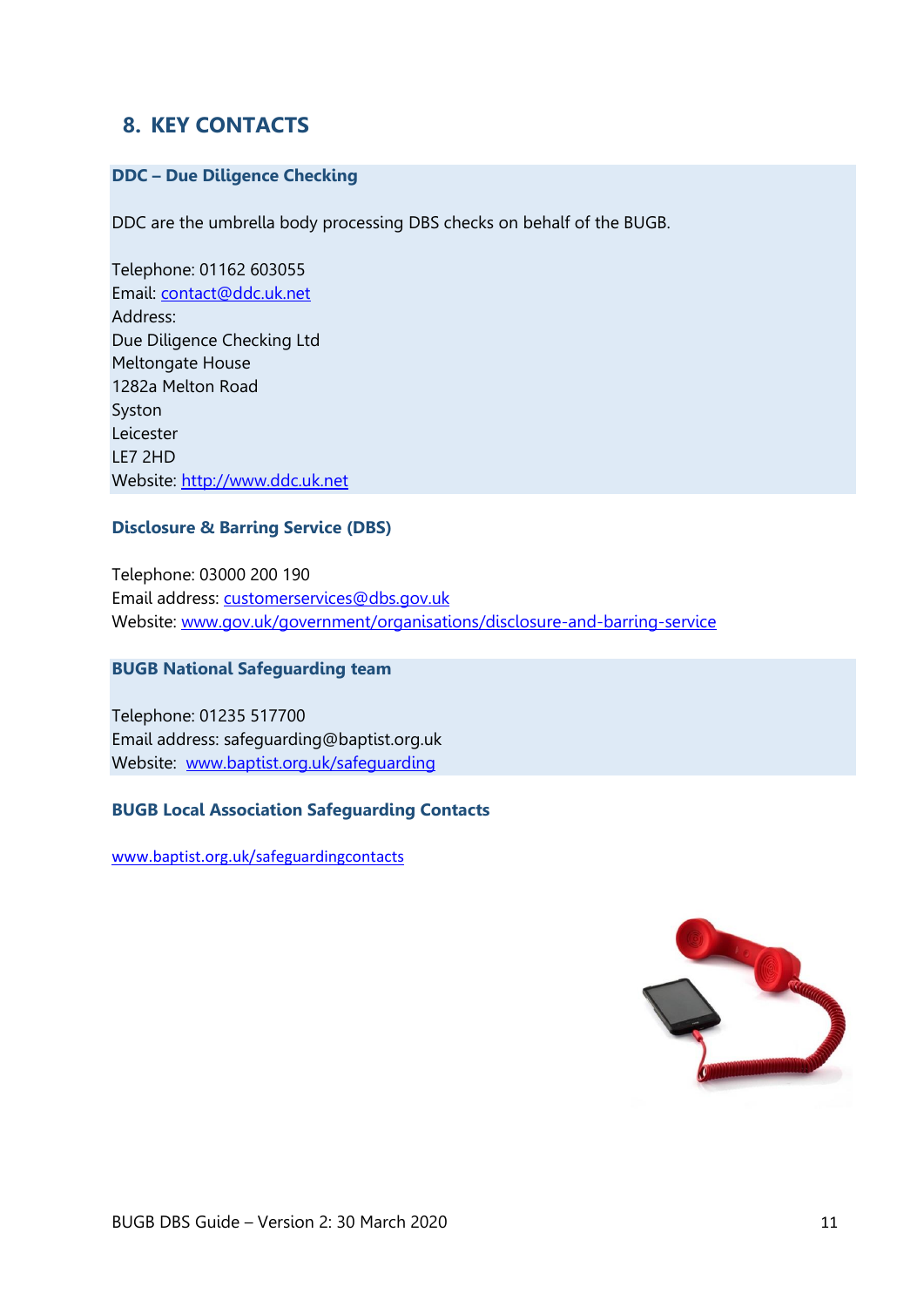## <span id="page-13-1"></span><span id="page-13-0"></span>**9. APPENDIX 1**

### **9.1 Regulated activity in working with adults at risk**

There are six adult regulated activities which require a worker to have a DBS check with the barred list check. There is no frequency requirement for the work involved, so even if a worker is only involved in a regulated activity as a one off, they are still eligible to be checked. Day to day management or regular supervision of a person who is working in regulated activity, is also regulated activity.

The six activities are as follows:

#### **Providing healthcare**

Any healthcare professional providing healthcare to an adult

#### **Providing personal care**

- Anyone who assists with activities such as drinking, eating, going to the toilet etc.
- Anyone who prompts and supervises with activities such as drinking, eating, going to the toilet etc as the adult cannot make the decision to do so themselves
- Anyone who trains, instructs or offers advice on the above because of their age, illness or disability

#### **Providing social work**

Anyone who provides social care

#### **Assistance with cash, bills and/or shopping**

Anyone who assists in managing an adult's cash, paying their bills or shopping on their behalf

#### **Assistance in the conduct of a person's own affairs**

Anyone who provides assistance in the conduct of an adult's own affairs, for example, lasting or enduring powers of attorney

#### **Conveying**

Anyone who transports an adult to, from or between places where they receive health, personal or social care

Please Note: If a worker does not meet the above criteria of 'regulated activity', but is closely working with adults at risk as part of a specific role, they may still be eligible for an Enhanced DBS check without the barred list check. Please contact DDC for advice on a case by case basis.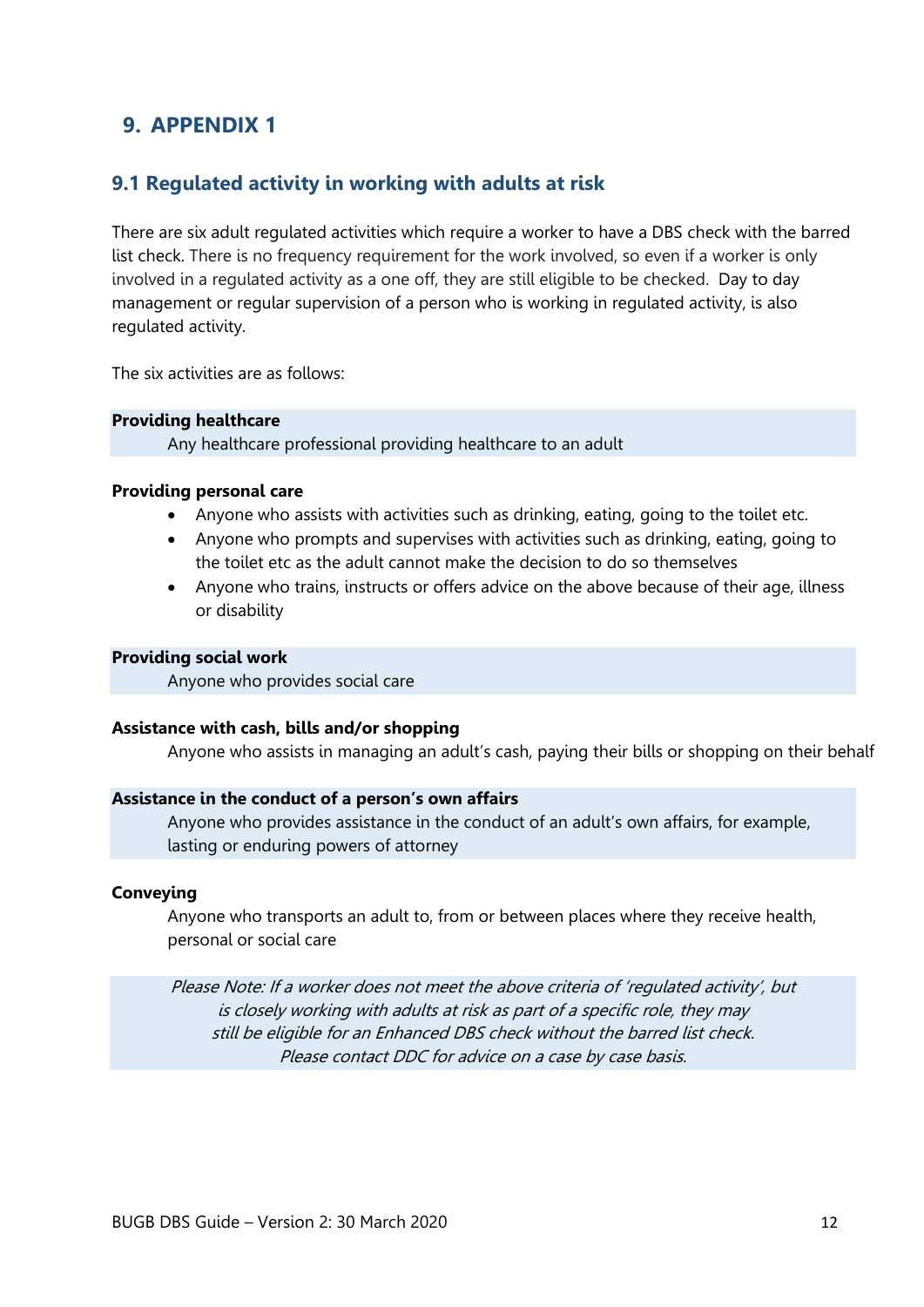## <span id="page-14-0"></span>**9.2 Regulated activity in working with children**

If a worker's activities meet the specifications below, then they are eligible for an Enhanced DBS check with a barred list check. Day to day management or regular supervision of a person who is working in regulated activity, is also regulated activity.

#### **Activity of a specified nature**

- teaching, training, instruction, care for or supervision of children (except if the person undertaking the activities is under constant supervision) if carried out by the same person frequently\* or overnight
- advice or guidance (except legal advice) provided wholly or mainly for children which relates to their physical, emotional or educational well-being if carried out by the same person frequently\* or overnight.

#### **Activity within specified establishment**

- any activity that is for or on behalf of the establishment with the opportunity for contact with children if carried out frequently\*:
	- excepted is work by volunteers under regular supervision or occasional or temporary contract work that is not an activity of a specified nature listed above.
- specified establishments are schools, pupil referral units, academies, nursery schools, Further Education establishments mostly for children, institutions for the detention of children, children's homes, children's centres and childcare premises including nurseries.

#### **Healthcare of a child (any frequency)**

- healthcare provided to a child by a health care professional or by a person acting under the direction or supervision of a healthcare professional.
- a health care professional who is a person regulated by a professional healthcare regulator (ie a body mentioned in section 25(3) of the National Health Service Reform and Health Care Professions Act 2002).
- health care includes: all forms of health care provided for children and includes physical, mental and palliative health care; diagnostic tests and investigative procedures and procedures similar to surgical or medical care, but not provided in connection with a medical condition.

#### **Personal Care of a child (any frequency)**

- physical help with eating or drinking for reasons of illness or disability.
- physical help with toileting (including menstruation), washing, bathing or dressing for reasons of age, illness or disability.
- prompting together with supervision when a child is otherwise unable to decide for themselves in relation to any of the above personal care activities.
- training or advice given to a child in relation to any of the above personal care activities.

\*once a week or four or more times in a 30 day period

Please Note: If a worker is carrying out the above activities, but is constantly supervised in their work, and/or does not meet the DBS frequency criteria, an Enhanced DBS check without the barred list check can instead be carried out.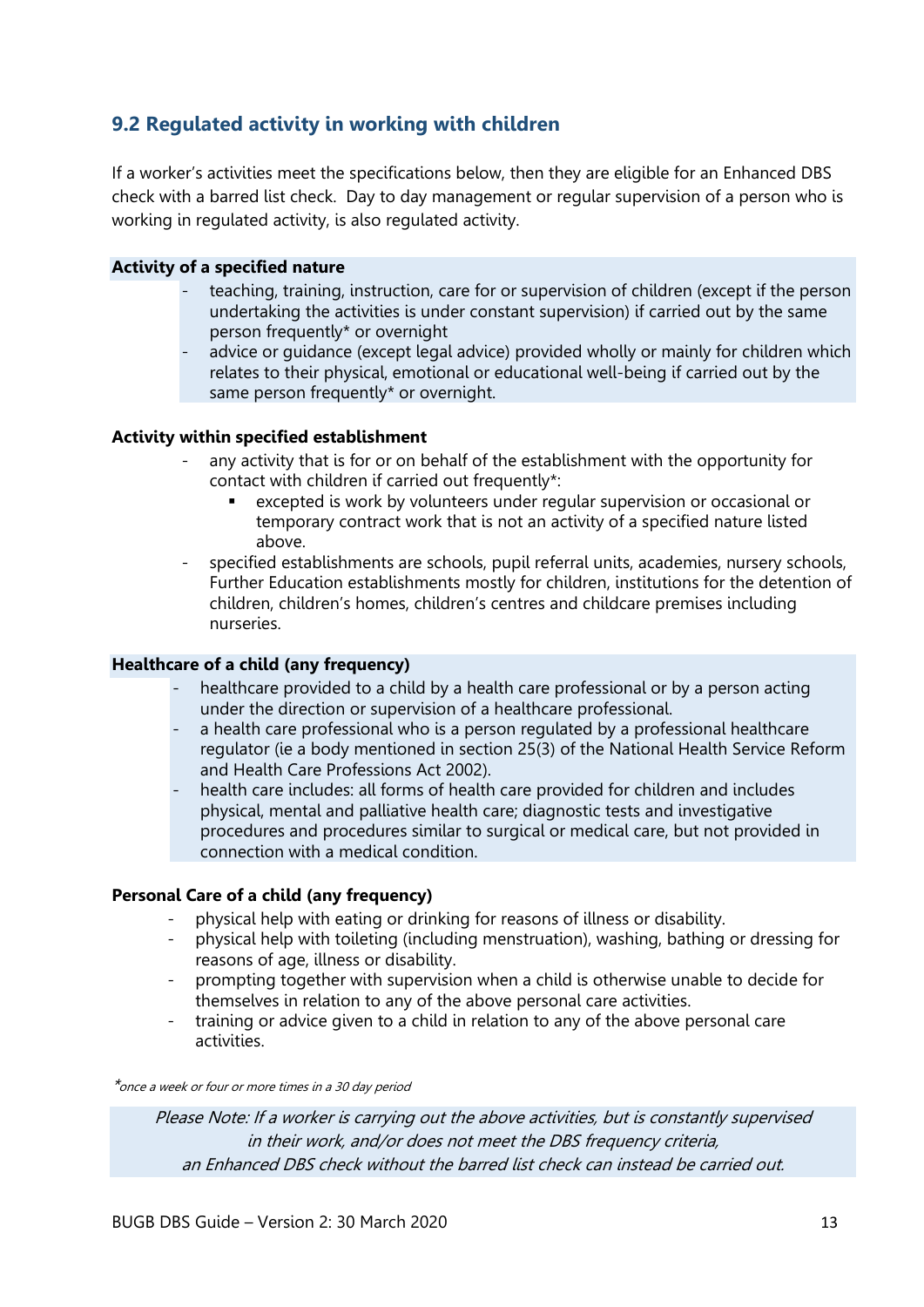# **APPENDIX 2: DBS Update Service Recording Form**

| DBS CERTIFICATE INFORMATION (to be taken from the certificate)                                                                                                                                                                                                                  |  |           |  |      |
|---------------------------------------------------------------------------------------------------------------------------------------------------------------------------------------------------------------------------------------------------------------------------------|--|-----------|--|------|
| Applicant's name                                                                                                                                                                                                                                                                |  |           |  |      |
| Applicant's date of birth                                                                                                                                                                                                                                                       |  |           |  |      |
| <b>DBS Certificate number</b>                                                                                                                                                                                                                                                   |  |           |  |      |
| Date the certificate was issued                                                                                                                                                                                                                                                 |  |           |  |      |
| Level of check<br>(standard / enhanced)                                                                                                                                                                                                                                         |  |           |  |      |
| Position applied for                                                                                                                                                                                                                                                            |  |           |  |      |
| Which organisation did the<br>applicant join the Update<br>Service though?<br>(name of employer)                                                                                                                                                                                |  |           |  |      |
| Does the check cover the child<br>workforce? (Y/N)                                                                                                                                                                                                                              |  |           |  |      |
| Does the check cover the adult<br>workforce? (Y/N)                                                                                                                                                                                                                              |  |           |  |      |
| Has the children's barred list<br>been checked? (Y/N)                                                                                                                                                                                                                           |  |           |  |      |
| Has the adult's barred list been<br>checked? (Y/N)                                                                                                                                                                                                                              |  |           |  |      |
| Is the certificate clear? (Y/N*)<br>*if unclear, the disclosure must<br>be risk assessed by the Baptist<br><b>Union National Safeguarding</b><br>Team.                                                                                                                          |  |           |  |      |
| <b>APPLICANT'S PERMISSION</b>                                                                                                                                                                                                                                                   |  |           |  |      |
| I give my permission for a registered Baptist<br>Union of Great Britain (BUGB) DBS verifier to<br>carry out online Status Checks as frequently<br>as deemed necessary for the duration of my<br>time working / volunteering in a position<br>that is eligible for such a check. |  | Signature |  | Date |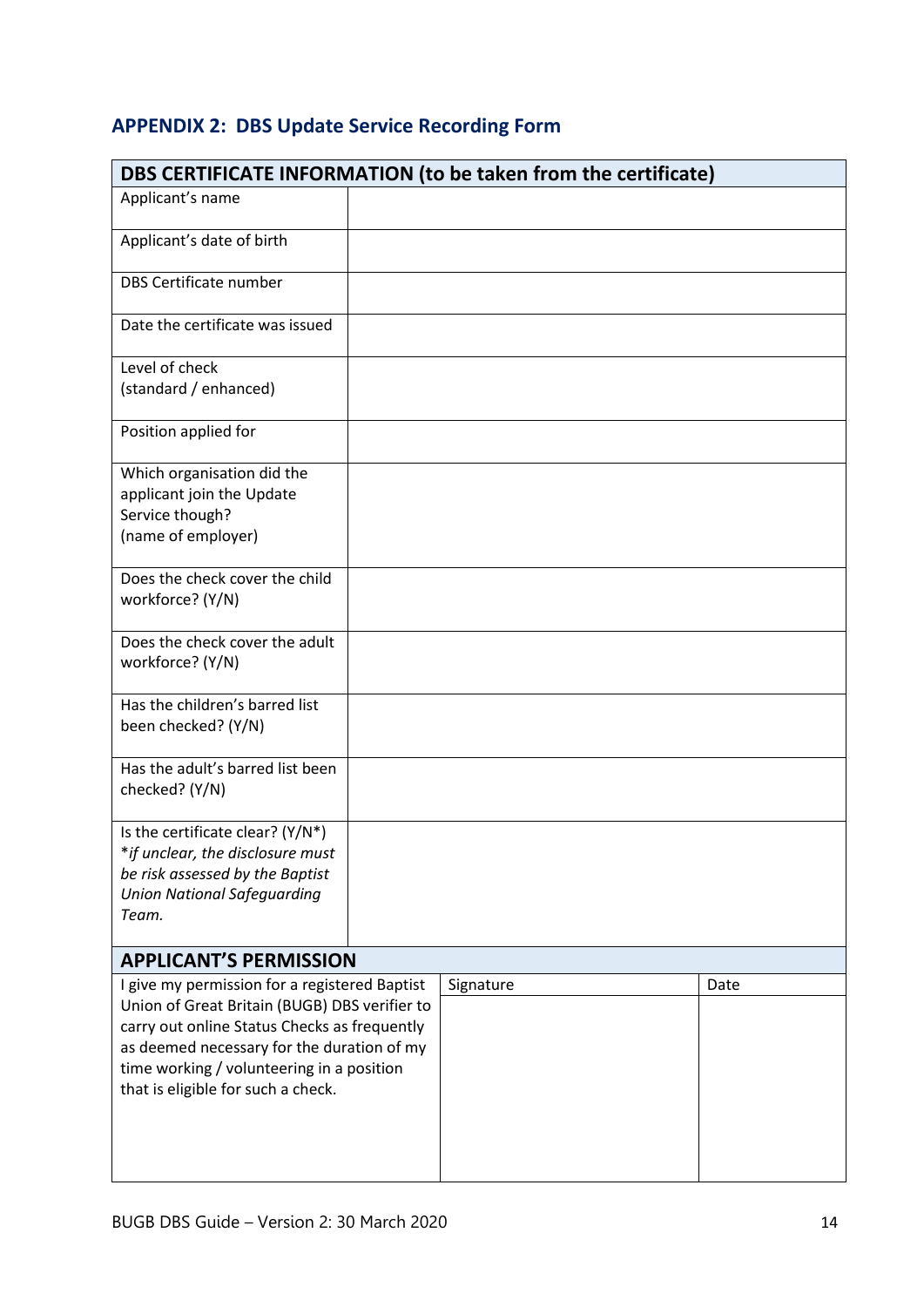| <b>STATUS CHECKS CARRIED OUT</b>                                                                                                                                        |   |                |   |   |
|-------------------------------------------------------------------------------------------------------------------------------------------------------------------------|---|----------------|---|---|
|                                                                                                                                                                         | 1 | $\overline{2}$ | 3 | 4 |
| DBS verifier name                                                                                                                                                       |   |                |   |   |
| Date                                                                                                                                                                    |   |                |   |   |
| Current position applied<br>for                                                                                                                                         |   |                |   |   |
| Paid / volunteer<br>(If paid, check they have a<br>paid Update Service<br>account. They will need to<br>complete a new DBS check<br>to create a paid account if<br>not) |   |                |   |   |
| ID documents checked<br>(Only necessary if the DBS<br>verifier has not previously<br>seen any ID documents)                                                             |   |                |   |   |
| Status Check result (1/2/3)<br>(See below for details)                                                                                                                  |   |                |   |   |
| Has the applicant been<br>cleared to work in their<br>role? (Y/N)                                                                                                       |   |                |   |   |

- *1) This DBS Certificate did not reveal any information and remains current as no further information has been identified since its issue.*
- *2) This DBS Certificate remains current as no further information has been identified since its issue.*
- 3) *This DBS Certificate is no longer current. Please apply for a new DBS check to get the most up-todate information. Please note: this will need to be risk assessed by the Baptist Union National Safeguarding Team.*